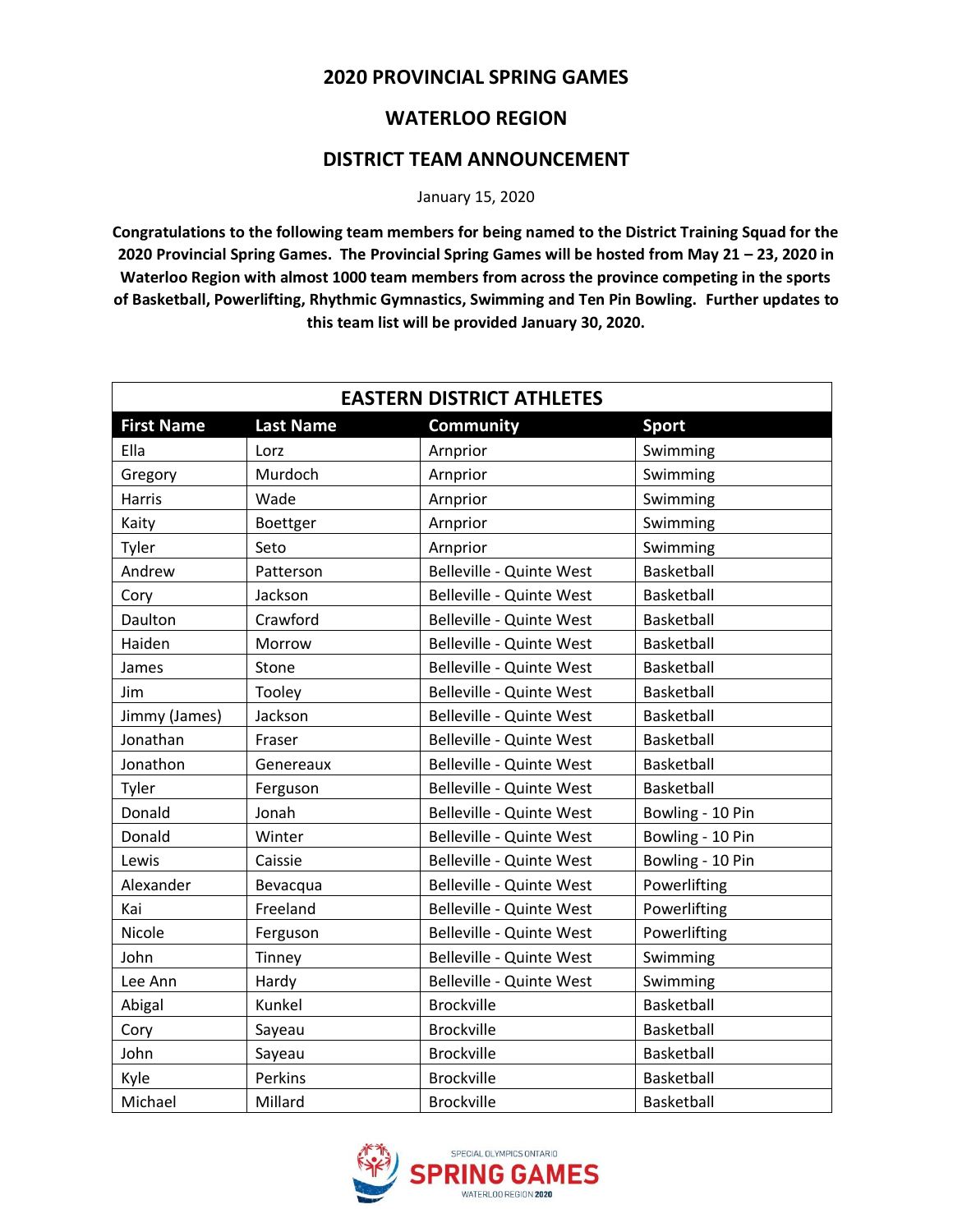| Mikayla          | Lavigne           | <b>Brockville</b>  | Basketball                 |
|------------------|-------------------|--------------------|----------------------------|
| Sandi            | Mercier           | <b>Brockville</b>  | Basketball                 |
| William          | Hackett           | <b>Brockville</b>  | Basketball                 |
| <b>Bree</b>      | Christie          | <b>Brockville</b>  | Swimming                   |
| <b>Bridgette</b> | Carbino           | <b>Brockville</b>  | Swimming                   |
| Erika            | Fairbanks         | <b>Brockville</b>  | Swimming                   |
| Madison          | Neill-Macdonald   | <b>Brockville</b>  | Swimming                   |
| Neal             | Condron           | <b>Brockville</b>  | Swimming                   |
| Victor           | Chattaway         | <b>Brockville</b>  | Swimming                   |
| <b>Brianna</b>   | Clow              | Kingston           | Swimming                   |
| Conor            | Pap               | Kingston           | Swimming                   |
| Chelsea          | Samson            | Lennox & Addington | Bowling - 10 Pin           |
| Shawn            | Litchfield        | Lennox & Addington | Bowling - 10 Pin           |
| Heather-Anne     | McNichols-Cornett | Lennox & Addington | Swimming                   |
| <b>Brennan</b>   | White             | Ottawa             | Basketball                 |
| Christian        | Schofield         | Ottawa             | Basketball                 |
| Dakota           | Aubin             | Ottawa             | Basketball                 |
| Joshua           | Grossman          | Ottawa             | Basketball                 |
| Joshua           | Balanaser         | Ottawa             | Basketball                 |
| Karim            | Aviles            | Ottawa             | Basketball                 |
| Kyle             | Bergsma           | Ottawa             | Basketball                 |
| Marko            | Blazevic          | Ottawa             | Basketball                 |
| Matthew          | Gregory           | Ottawa             | Basketball                 |
| Philip           | Gaudaur           | Ottawa             | Basketball                 |
| Alvin            | Henrickson        | Ottawa             | Bowling - 10 Pin           |
| Yannael          | Shindano          | Ottawa             | Bowling - 10 Pin           |
| Cody             | Larabie           | Ottawa             | Powerlifting               |
| Jack             | McShane           | Ottawa             | Powerlifting               |
| Tim              | O'Brien           | Ottawa             | Powerlifting               |
| Emily            | <b>Byrne</b>      | Ottawa             | <b>Rhythmic Gymnastics</b> |
| Gillian          | <b>Barber</b>     | Ottawa             | <b>Rhythmic Gymnastics</b> |
| Julia            | Tuschak           | Ottawa             | <b>Rhythmic Gymnastics</b> |
| Kate             | Brubacher         | Ottawa             | <b>Rhythmic Gymnastics</b> |
| Kimana           | Mar               | Ottawa             | <b>Rhythmic Gymnastics</b> |
| Maddie           | Parkanyi          | Ottawa             | <b>Rhythmic Gymnastics</b> |
| Sophie           | Lacourse-Pudifin  | Ottawa             | <b>Rhythmic Gymnastics</b> |
| Adelle           | Bourguignon       | Ottawa             | Swimming                   |
| Anny             | Bourguignon       | Ottawa             | Swimming                   |
| Caroline         | Joanisse          | Ottawa             | Swimming                   |
| Gael             | Shindano          | Ottawa             | Swimming                   |
| Jack             | Fan               | Ottawa             | Swimming                   |
| Jacob            | Mathews           | Ottawa             | Swimming                   |
| Jessica          | Hamilton          | Ottawa             | Swimming                   |

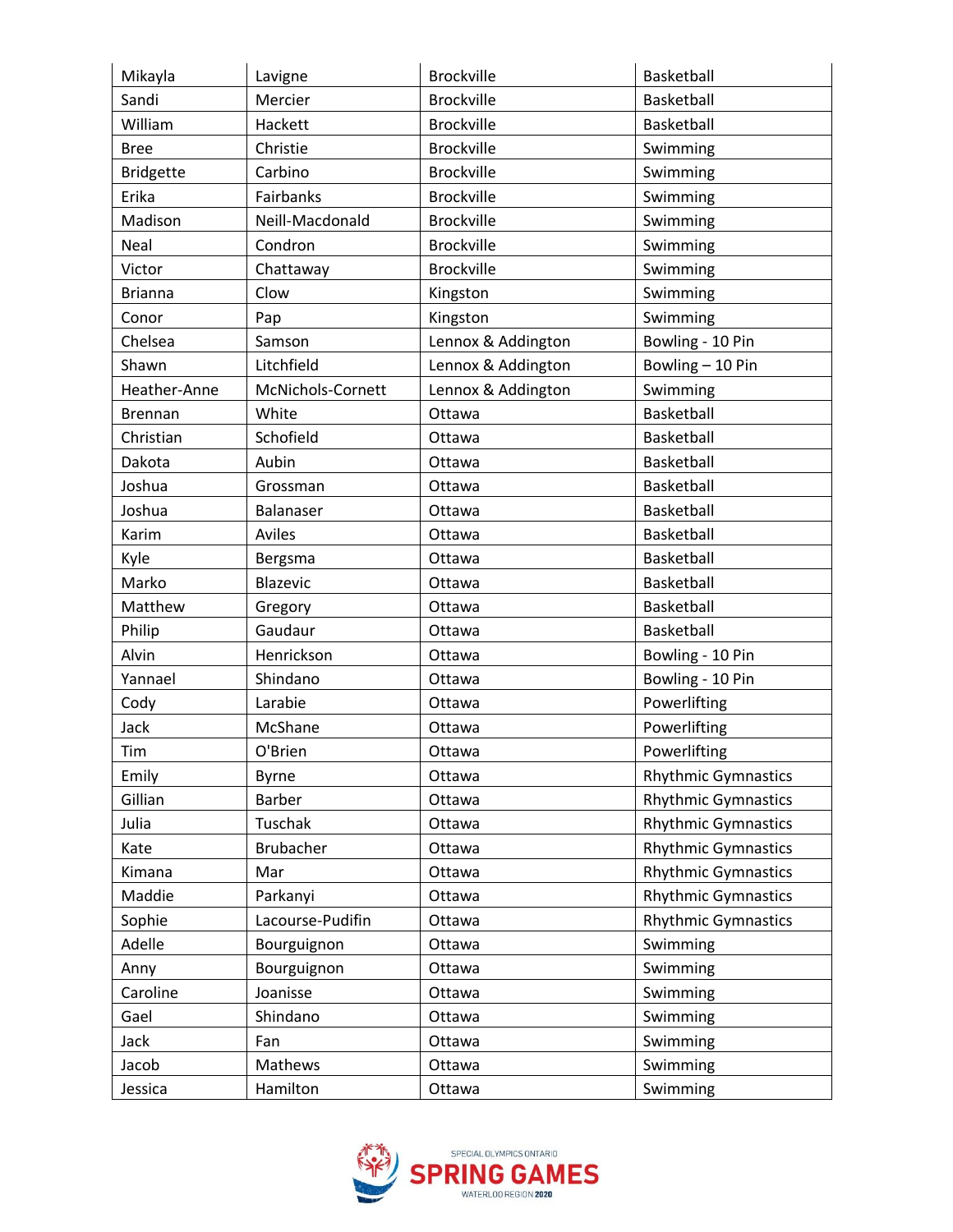| Jordan        | Edwards           | Ottawa              | Swimming   |
|---------------|-------------------|---------------------|------------|
| Katie         | Perry             | Ottawa              | Swimming   |
| Melanie       | Heroux            | Ottawa              | Swimming   |
| Michael       | Raytchev          | Ottawa              | Swimming   |
| Nehan         | Khan              | Ottawa              | Swimming   |
| Patrick       | Quinn             | Ottawa              | Swimming   |
| Peter         | Verbruggen        | Ottawa              | Swimming   |
| Troy          | <b>Brenning</b>   | Ottawa              | Swimming   |
| Christine     | McIlwrath         | Pembroke            | Swimming   |
| Jeffrey       | Shand             | Pembroke            | Swimming   |
| Joshawa       | Hartwig           | Pembroke            | Swimming   |
| Theresa       | <b>Bakker</b>     | Pembroke            | Swimming   |
| Andrew        | <b>Harris</b>     | Perth               | Basketball |
| <b>Bernie</b> | <b>Boivin</b>     | Perth               | Basketball |
| Calum         | MacKenzie         | Perth               | Basketball |
| Chris         | Slade             | Perth               | Basketball |
| Christian     | Scheuneman        | Perth               | Basketball |
| Devin         | Cooney            | Perth               | Basketball |
| Jean Paul     | Forcier           | Perth               | Basketball |
| Katrina       | O"Hara            | Perth               | Basketball |
| Massey        | Leach-Rathwell    | Perth               | Basketball |
| Nicholas      | Kirkland          | Perth               | Basketball |
| Raymond       | Farrell           | Perth               | Basketball |
| Robert        | McLellan          | Perth               | Basketball |
| Ryan          | Mitchell-Smithson | Perth               | Basketball |
| Todd          | Vanelstine        | Perth               | Basketball |
| Zachary       | Mitchell-Smithson | Perth               | Basketball |
| Zachary       | Johnstone         | Perth               | Basketball |
| Zack          | Badour            | Perth               | Basketball |
| Corey         | Foot              | Perth               | Swimming   |
| Justin        | Poirier           | Perth               | Basketball |
| Trevor        | Mains             | <b>Smiths Falls</b> | Swimming   |

| <b>EASTERN DISTRICT COACHES</b> |                  |                     |  |
|---------------------------------|------------------|---------------------|--|
| <b>Name</b>                     | <b>Community</b> | <b>Sport</b>        |  |
| <b>Elaine Willcock</b>          | <b>Ottawa</b>    | <b>DTM Position</b> |  |
| Christopher Murdoch             | Arnprior         | Swimming            |  |
| Deborah Armstrong               | Arnprior         | Swimming            |  |
| Kim Seto                        | Arnprior         | Swimming            |  |
| Paul Dunn                       | Arnprior         | Swimming            |  |
| <b>Renee Stewart</b>            | Arnprior         | Swimming            |  |